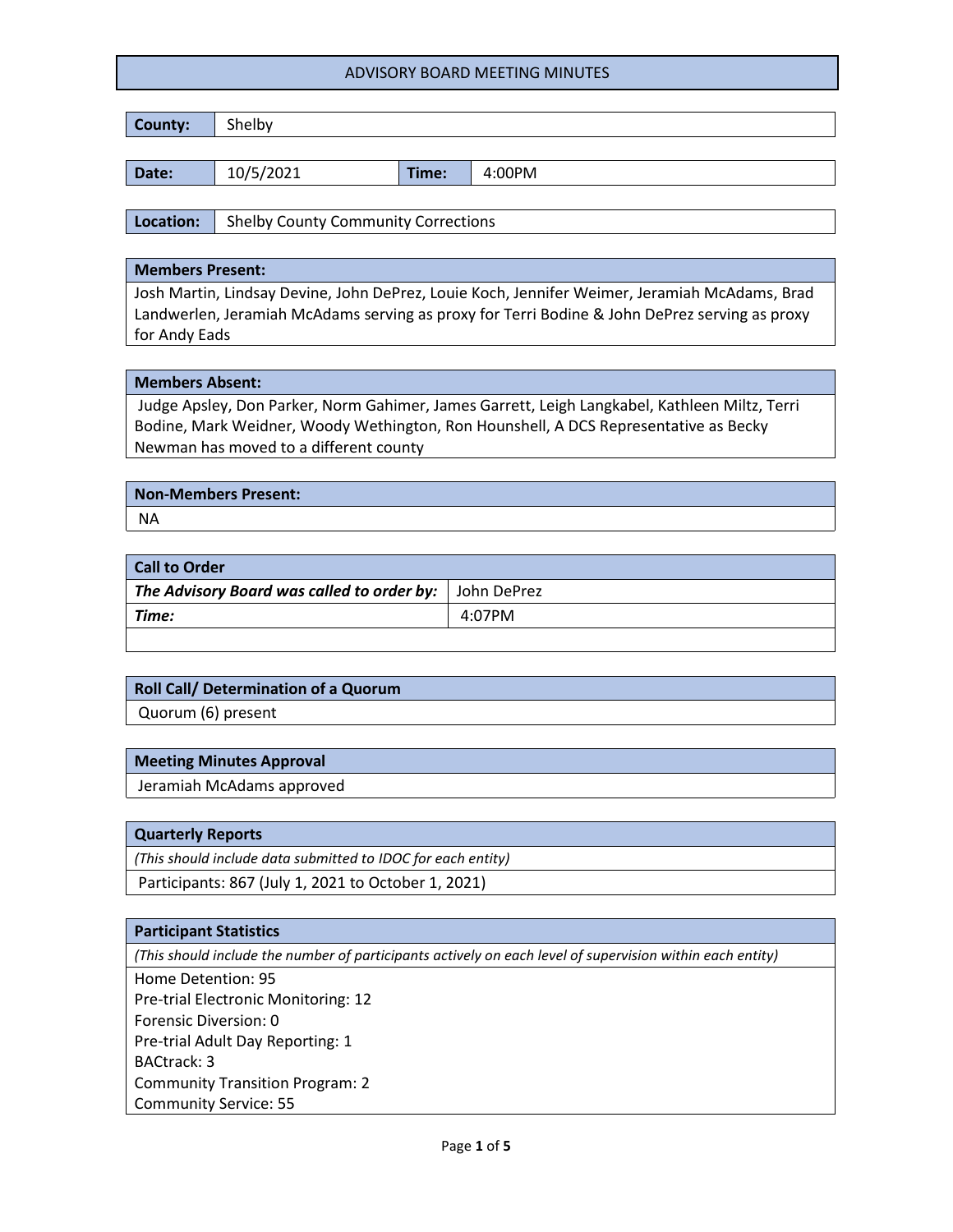Recovery Support: 2 Juveniles: 16

| <b>Financials</b>                                                                           |              |             |
|---------------------------------------------------------------------------------------------|--------------|-------------|
| <b>Balance of IDOC Grant Fund:</b>                                                          | \$7,235.64   |             |
| (This should include the balance of the account as well as the status of the annual budget) |              |             |
|                                                                                             |              |             |
| <b>Balance of Project Income:</b>                                                           | \$201,957.28 |             |
| (This should include the balance of the account as well as the status of the annual budget) |              |             |
|                                                                                             |              |             |
| <b>Collected Project Income:</b>                                                            |              | \$48,915.73 |
|                                                                                             |              |             |
| <b>Balance of CTP Fund:</b>                                                                 |              | \$37,725.88 |
|                                                                                             |              |             |
| <b>Balance of Other Funding Sources:</b>                                                    |              | <b>NA</b>   |
|                                                                                             |              |             |
| <b>Financial Concerns:</b>                                                                  |              | ΝA          |

#### **Performance Measures**

*(This should include a summary of progress with the 5 goals submitted to IDOC for each entity)*

2021 Performance Measures approved electronically by AB on 3/23/2021

#### **Audits**

*(This should include any audits completed on each entity and the results)*

Quarterly Chats were conducted on all employees in September 2021.

#### **Staff Trainings Completed**

Practice Range Day, MRNISO Fall Conference, Social Emotional Learning for Youth, Evidence-Based Practices Overview

#### **Votes/ Approvals**

**Approval of the agenda:** Jeramiah McAdams approved and was seconded and carried by a unanimous vote of the AB members present.

**Approval of the financial report:** Jeramiah McAdams approved and was seconded and carried by a unanimous vote of the AB members present.

**Approval of new AB member to replace Woody Wethington:** Louie Koch approved and was seconded and carried by a unanimous vote of the AB members present.

**Approval of stipend increase for deputy director:** Judge Riggins approved and was seconded and carried by a unanimous vote of the AB members present.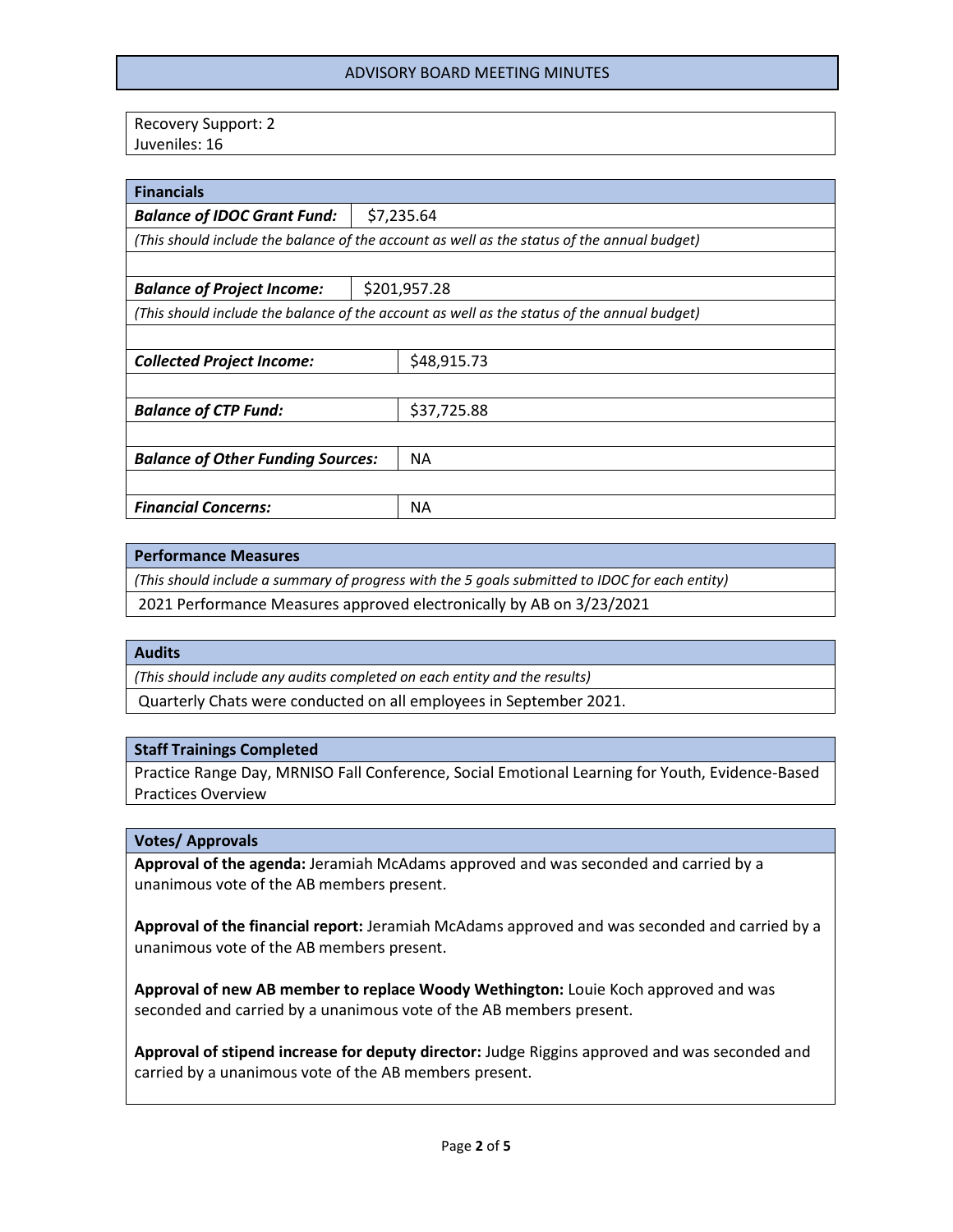**Approval to rescind James "Woody" Wethington from the Advisory Board:** Louie Koch approved and was seconded and carried by a unanimous vote of the AB members present.

### **Needs of the Entities**

Upgrade in technology in the CC group room due to all the classes that will be coming and meeting in the group room. Louie Koch reported that Ryan Hansome from Emergency Management may have funds from the Cares Act for a smartboard. Josh reported that he would be in touch with Ryan to see what is available for the group room.

## **Upcoming Events**

Hickory Recovery Program starting IOP classes in the Community Corrections building, Indianapolis Counseling Center classes in the Community Corrections building, Fall IACCAC in November, Intercounty field training with Rush County & Decatur County Community Corrections

## **Old Business**

NA

## **New Business**

- i. **Blue River Grant helped fund/update group room:** Blue River gave funding to CC for \$2,500.00 for furniture upgrades to group room.
- ii. **Second Chance Job Network:** Chamber of Commerce contacted Josh about Unite Indy for second chance job network. Josh is currently in the process of getting them to come to Shelby County. We are currently meeting with local churches to identify mentors for these people. There will be a weekly class for job prep, interview skills, life skills and each participant will get an app for their phone that will help them find support groups times/locations, and any type of resource they may need. Josh's goal is to get classes started at CC by the beginning of 2022. Entire county can use this jobs network.
- iii. **Park 100 foods:** Located in Morristown; CC has partnered with Park 100 and has been identifying individuals that can work for them. CC has been through round 1 of interviews with Park 100 and round 2 is next week. CC is piloting internally and then introducing to other agencies/recovery homes, etc. Park 100 is currently working to get a Shelbyville based driver to drive the participants who work for them back and forth to court appointments, drug screens, work, etc. Transportation is always a barrier for our participants so working with Park 100 has been great.
- iv. **Hickory Recovery:** Hickory reached out to Josh and expressed interest in wanting to collaborate with CC. Hickory wants to develop IOP in Community Corrections agencies and will be starting IOP classes at CC on Mondays, Wednesdays, and Thursdays from 6pm-9pm for the first cohort. Second cohort is still being discussed and looked at during the day instead of in the evening. Referrals for IOP will come from ADA referrals through the Probation Department.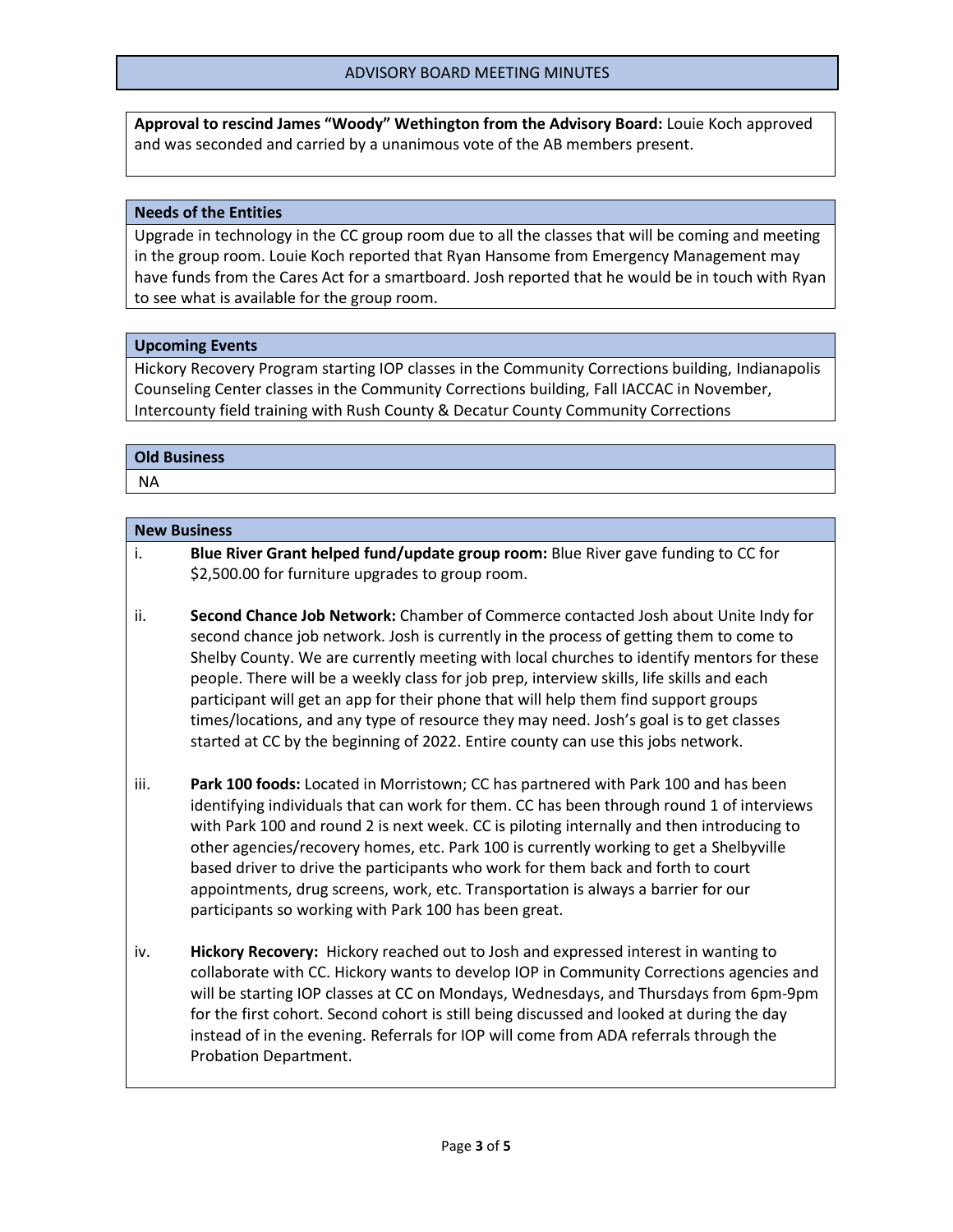- v. **Indianapolis Counseling Center**: ICC offers sex offender classes in Shelby County and is going to start offering SOMP treatment through CC group room on Tuesday and Saturday mornings. ICC will waive the intake fee and lower weekly costs to \$20 a week until the participant is able to get on their feet and pay the standard rate through ICC.
- vi. **Stipend increase for deputy director:** Lindsay was not present for this section. Josh wants to raise the current deputy director's stipend from \$5,000 to \$8,000. Josh reported that deputy directors for other agencies have a salary range from \$49,000 to \$53,000 and this increase would help get the salary up to that average. Josh also reported that Lindsay has helped with quality control, coaching/mentoring of staff, increased training hours and increased auditing which IDOC wants to see more of. Judge Riggins approved this stipend increase and was seconded and carried by a unanimous vote of AB members present.

## **General Discussion and Announcements**

Josh gave an update for the Executive Director report. **Financial update:** Current Adult PI total: \$194,144.00 Current Juvenile PI total: \$36,172.04 Current CTP balance: \$38,660.88 2021 total income: \$386,267.39 2021 total expenses: \$386,326.75 2021 total income projection \$515,023.19 2021 total expenses projection \$525,142.07 Projected loss for the year: \$10,118.88 -Josh reported that CTP can be rolled over to cover losses.

**Field Coordinator Position:** Shawn O'Keefe will be starting with CC as the Field Coordinator on 11/1/2021. He is recently retired from the Indiana State Police. He will be starting at the 1 year step grade.

**AB update:** James "Woody" Wethington has not responded to emails or calls since June 23, 2020. A vote was held to rescind James Wethington from the AB. Louie Koch made a motion to approve it was seconded and carried by a unanimous vote of the AB members present.

**JRAC:** Josh reported that most CC boards have taken the JRAC board on, but there is a lot of work that goes into this. Brad Landwerlen reported that Prosecuting Attorney's Council have been advising to be both AB and JRAC. Judge Riggins idea was that we will have the AB meeting and adjourn and then reconvene as the JRAC meeting. The meetings would be back-to-back. Judge Riggins reported that there may be some CC AB discussion (like today's stipend increase) that will not have anything to do with JRAC. JRAC requires additional duties- it was asked if we need a part time worker for JRAC specifically. Any member of the JRAC board can add to the agenda. An email will be sent out prior to the meeting to see if anyone wants anything specific added to the agenda.

| Adjournment                      |             |
|----------------------------------|-------------|
| A motion to adjourn was made by: | John DePrez |
| Time:                            | 4:49PM      |
|                                  |             |